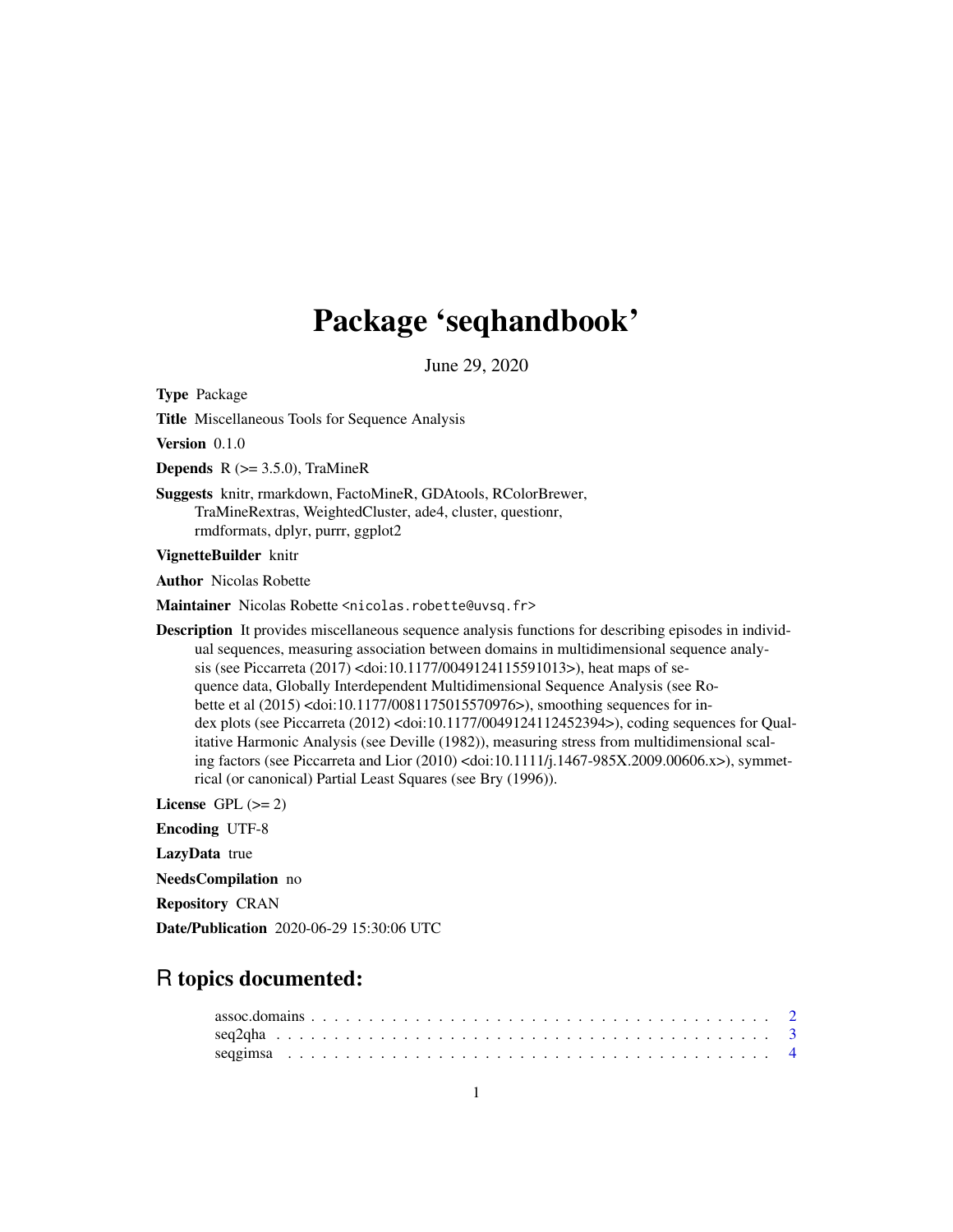# <span id="page-1-0"></span>2 assoc.domains

| Index |  |
|-------|--|
|       |  |
|       |  |
|       |  |
|       |  |
|       |  |
|       |  |
|       |  |
|       |  |
|       |  |
|       |  |

assoc.domains *Association measures between domains in multidimensional sequence analysis*

# Description

Computes various measures of association between dimensions of multidimensional sequence data.

# Usage

assoc.domains(dlist, names, djsa)

# Arguments

| dlist | A list of dissimilarity matrices or dist objects (see dist), with one element per<br>dimension of the multidimensional sequence data |
|-------|--------------------------------------------------------------------------------------------------------------------------------------|
| names | A character vector of the names of the dimensions of the multidimensional se-<br>quence data                                         |
| disa  | A dissimilarity matrix or a dist object (see dist), corresponding to the distances<br>between the multimdimensional sequences        |

# Author(s)

Nicolas Robette

#### References

Piccarreta R. (2017). Joint Sequence Analysis: Association and Clustering, *Sociological Methods and Research*, Vol. 46(2), 252-287.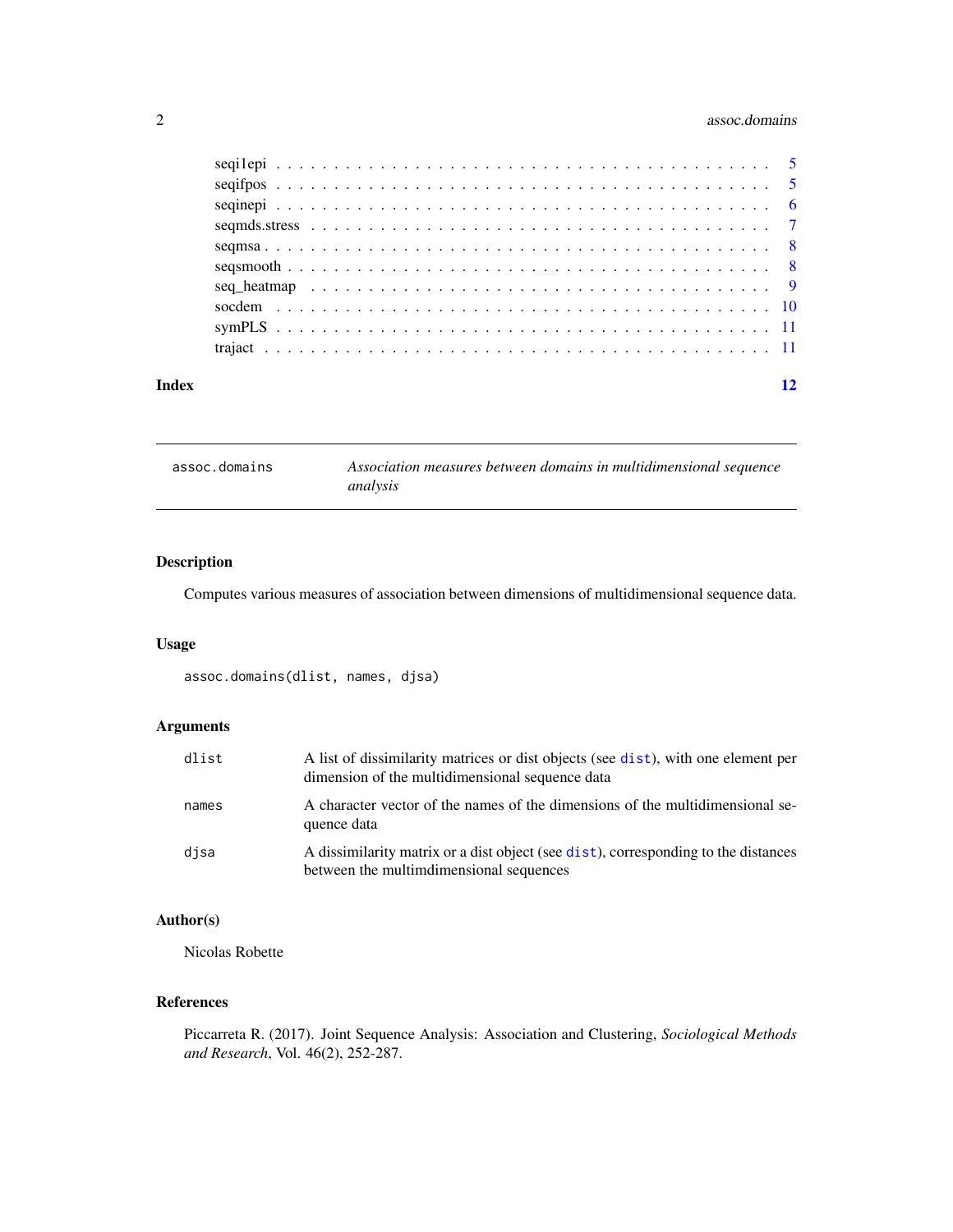#### <span id="page-2-0"></span> $seq2q$ ha  $3$

# Examples

```
library(TraMineR)
data(biofam)
## Building one channel per type of event (left, children or married)
bf <- as.matrix(biofam[, 10:25])
children <- bf==4 | bf==5 | bf==6
married <- bf == 2 | bf== 3 | bf==6
left <- bf==1 | bf==3 | bf==5 | bf==6
## Building sequence objects
child.seq <- seqdef(children)
marr.seq <- seqdef(married)
left.seq <- seqdef(left)
## Using Hamming distance
mcdist <- seqdistmc(channels=list(child.seq, marr.seq, left.seq),
  method="HAM")
child.dist <- seqdist(child.seq, method="HAM")
marr.dist <- seqdist(marr.seq, method="HAM")
left.dist <- seqdist(left.seq, method="HAM")
## Association between domains
asso <- assoc.domains(list(child.dist,marr.dist,left.dist), c('child','marr','left'), mcdist)
asso
```
seq2qha *Recoding sequences for qualitative harmonic analysis*

# Description

Recodes sequence data into the shape used for qualitative harmonic analysis.

#### Usage

```
seq2qha(seqdata, periods)
```
#### Arguments

| segdata | a sequence object (see seque f function).                              |
|---------|------------------------------------------------------------------------|
| periods | numeric vector of the first positions of the periods used for recoding |

#### Value

A data frame with one column by combination of period and state (i.e. number of columns = number of periods \* number of states in the alphabet).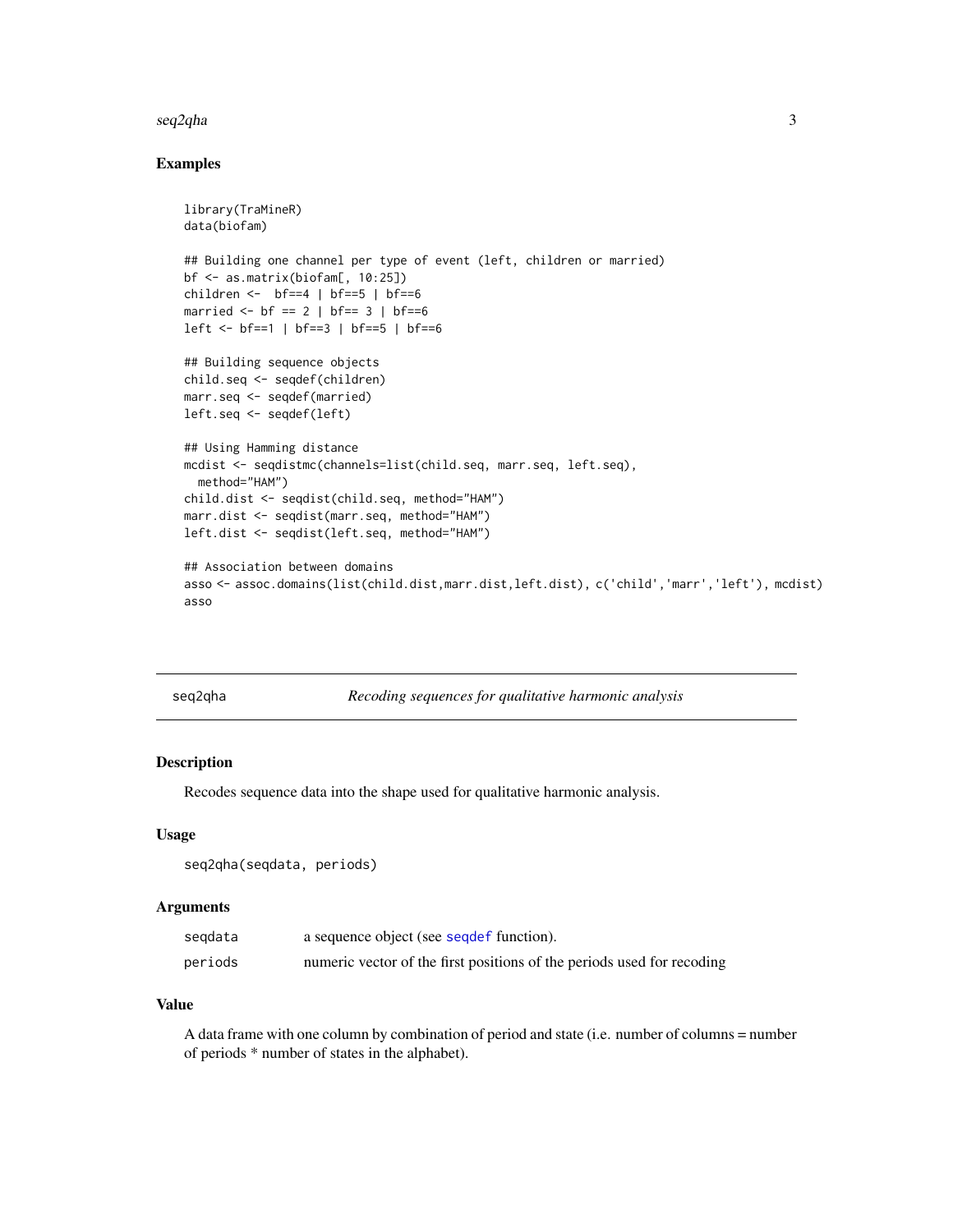#### <span id="page-3-0"></span>Author(s)

Nicolas Robette

# References

Robette N., Thibault N. (2008). Comparing qualitative harmonic analysis and optimal matching. An exploratory study of occupational trajectories, *Population-E*, Vol. 64(3), 533-556. Deville J-C. (1982). Analyse de données chronologiques qualitatives: comment analyser des calendriers ?, *Annales de l'INSEE*, 45, 45-104. Deville J-C., Saporta G. (1980). Analyse harmonique qualitative, in *Data analysis and informatics*, E.Diday (ed.), Amsterdam, North Holland Publishing, 375-389.

#### Examples

```
data(trajact)
seqact <- seqdef(trajact)
qha <- seq2qha(seqact, periods=c(1,3,7,12,24))
head(qha)
```
seqgimsa *Sample of mothers and daughters employment histories*

#### Description

A data frame describing mothers employment histories from age 14 to 60 and daughters employment histories from the completion of education to 15 years later. Sequences are sampled  $(N = 400)$ from "Biographies et entourage" survey (INED, 2001).

#### Usage

```
data("seqgimsa")
```
#### Format

A data frame with 400 observations and 62 numeric variables. The first 15 variables (prefixed 'f') describe the daughters employment status a given year :  $1 =$  education,  $2 =$  inactivity,  $3 =$  part-time job, 4 = full-time job. The following 47 variables (prefixed 'm') describe the mothers employment status at a given age :  $1 = \text{self-employment}$ ,  $3 = \text{higher level}$  or intermediate occupation,  $5 = \text{lower}$ level occupation,  $8 =$  inactivity,  $9 =$  education.

#### Examples

```
data(seqgimsa)
str(seqgimsa)
```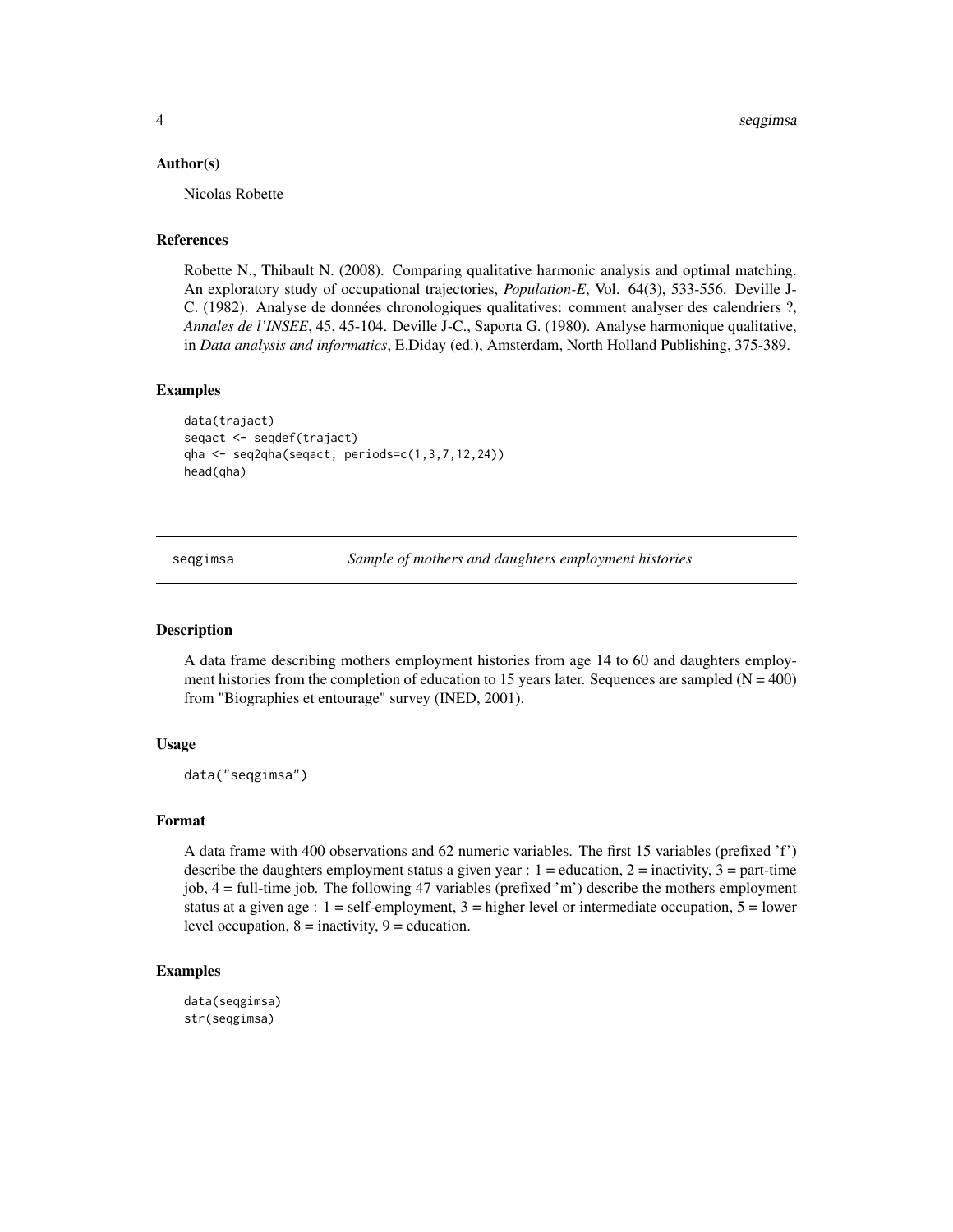<span id="page-4-2"></span><span id="page-4-0"></span>

#### Description

Returns whether each sequence comprises at least one episode in the states.

# Usage

seqi1epi(seqdata)

# Arguments

seqdata a sequence object (see [seqdef](#page-0-0) function).

# Author(s)

Nicolas Robette

#### References

Gabadinho, A., G. Ritschard, N. S. Müller and M. Studer (2011). Analyzing and Visualizing State Sequences in R with TraMineR. *Journal of Statistical Software* 40(4), 1-37.

# See Also

[seqistatd](#page-0-0), [seqinepi](#page-5-1), [seqifpos](#page-4-1)

# Examples

```
data(trajact)
seqact <- seqdef(trajact)
stat <- seqi1epi(seqact)
head(stat)
```
<span id="page-4-1"></span>seqifpos *First position in each state*

### Description

Returns the first position in each state.

#### Usage

seqifpos(seqdata)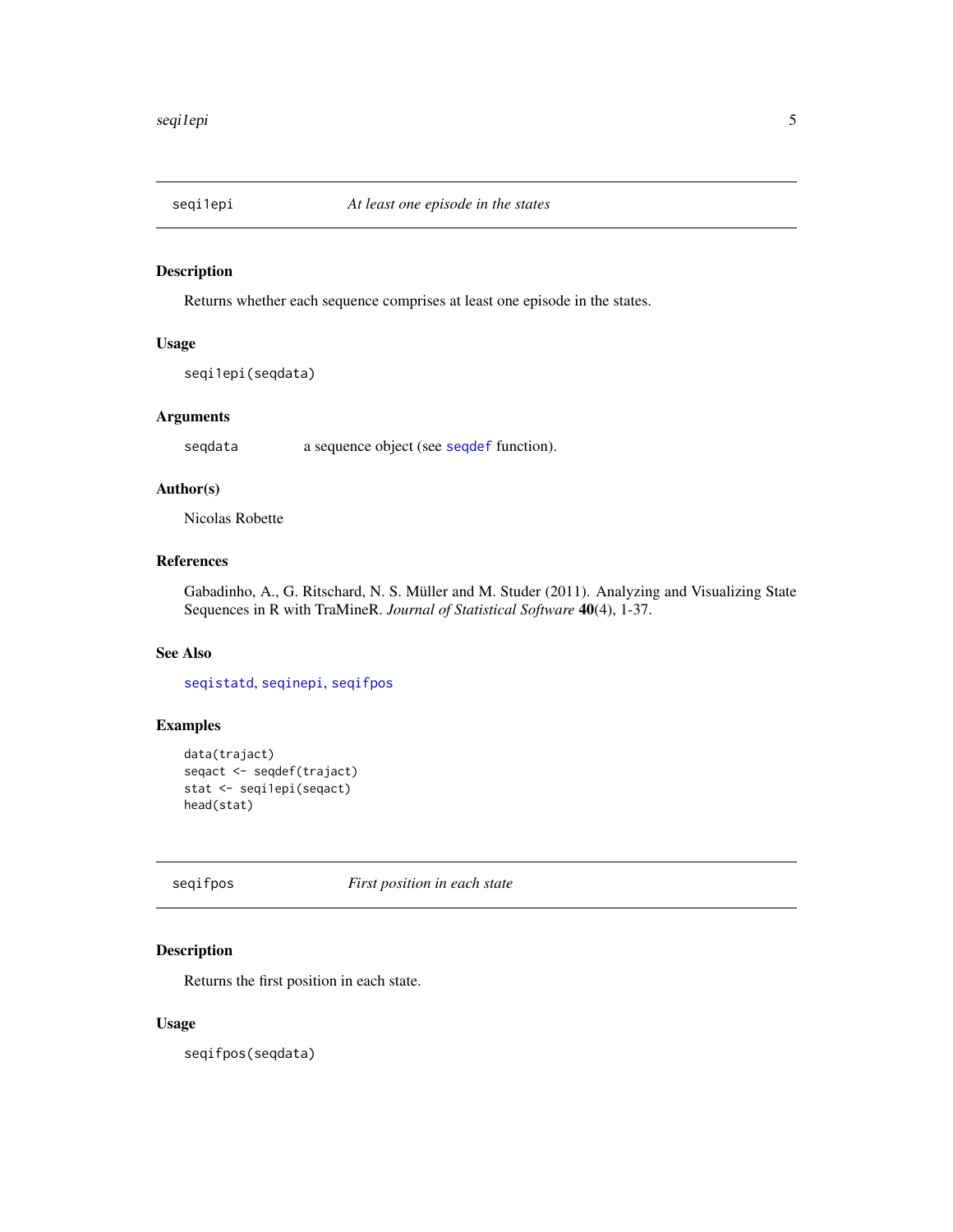#### <span id="page-5-0"></span>6 seqinepi bayan kalendar bir bayan serine bayan serine bir bayan serine bir bayan serine bir bayan serine bir

#### Arguments

seqdata a sequence object (see [seqdef](#page-0-0) function).

# Author(s)

Nicolas Robette

# References

Gabadinho, A., G. Ritschard, N. S. Müller and M. Studer (2011). Analyzing and Visualizing State Sequences in R with TraMineR. *Journal of Statistical Software* 40(4), 1-37.

# See Also

[seqistatd](#page-0-0), [seqi1epi](#page-4-2), [seqinepi](#page-5-1)

# Examples

```
data(trajact)
seqact <- seqdef(trajact)
stat <- seqifpos(seqact)
head(stat)
```
<span id="page-5-1"></span>seqinepi *Number of episodes in each state*

# Description

Returns the number of episodes in the states.

#### Usage

```
seqinepi(seqdata)
```
# Arguments

seqdata a sequence object (see [seqdef](#page-0-0) function).

### Author(s)

Nicolas Robette

#### References

Gabadinho, A., G. Ritschard, N. S. Müller and M. Studer (2011). Analyzing and Visualizing State Sequences in R with TraMineR. *Journal of Statistical Software* 40(4), 1-37.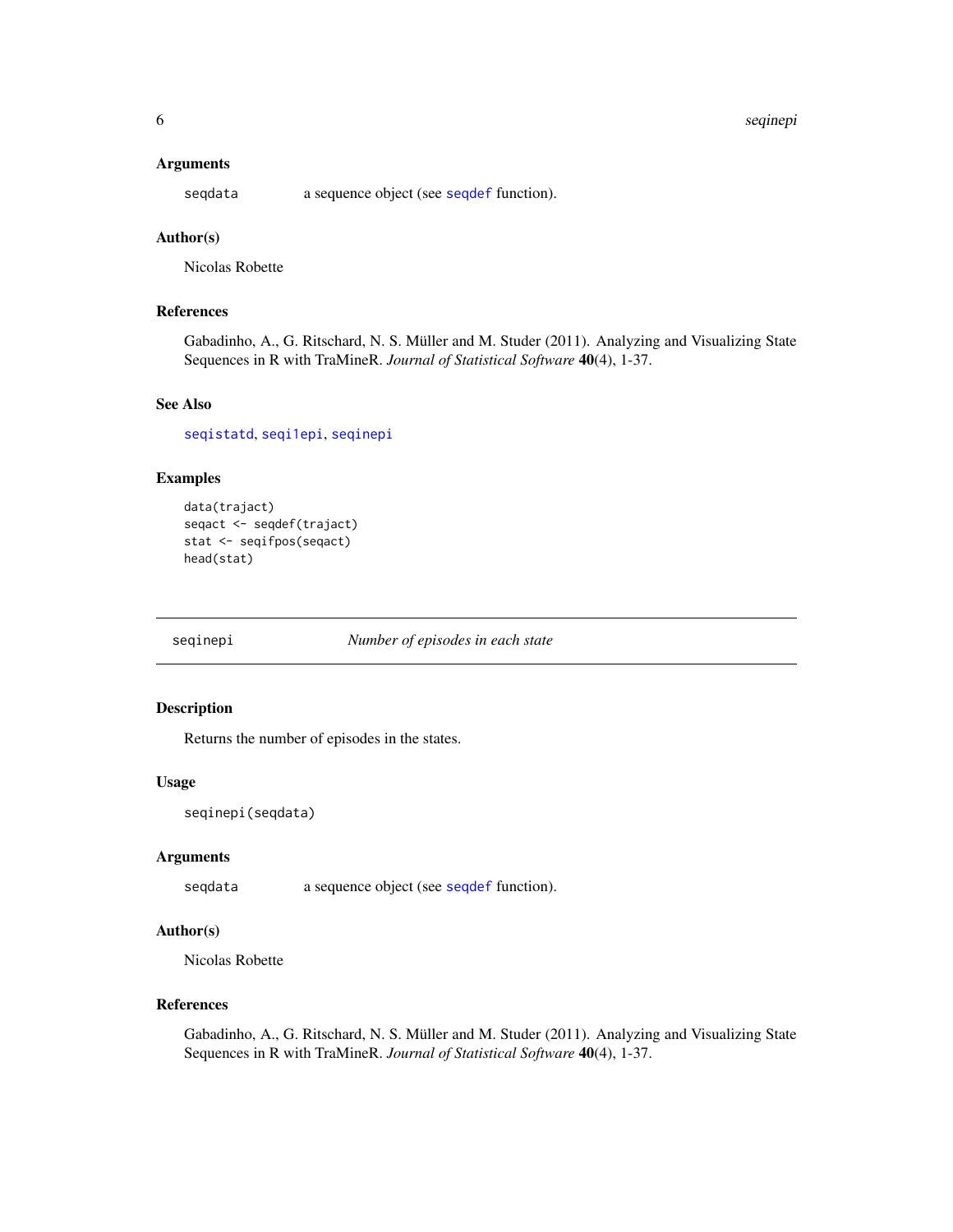# <span id="page-6-0"></span>seqmds.stress 7

# See Also

[seqistatd](#page-0-0), [seqi1epi](#page-4-2), [seqifpos](#page-4-1)

#### Examples

```
data(trajact)
seqact <- seqdef(trajact)
stat <- seqinepi(seqact)
head(stat)
```
seqmds.stress *Stress measure of multidimensional scaling factors*

#### Description

Computes stress measure of multidimensional scaling data for different number of dimensions of the represented space

#### Usage

```
seqmds.stress(seqdist, mds)
```
# Arguments

| segdist | a dissimilarity matrix or a dist object (see dist)                           |
|---------|------------------------------------------------------------------------------|
| mds     | a matrix with coordinates in the represented space (dimension 1 in column 1, |
|         | dimension $2$ in column $2$ , etc.)                                          |

# Value

A numerical vector of stress values.

#### Author(s)

Nicolas Robette

# References

Piccarreta R., Lior O. (2010). Exploring sequences: a graphical tool based on multi-dimensional scaling, *Journal of the Royal Statistical Society (Series A)*, Vol. 173(1), 165-184.

#### Examples

```
data(trajact)
seqact <- seqdef(trajact)
dissim <- seqdist(seqact, method="HAM")
mds <- cmdscale(dissim, k=20, eig=TRUE)
stress <- seqmds.stress(dissim, mds)
plot(stress, type='l', xlab='number of dimensions', ylab='stress')
```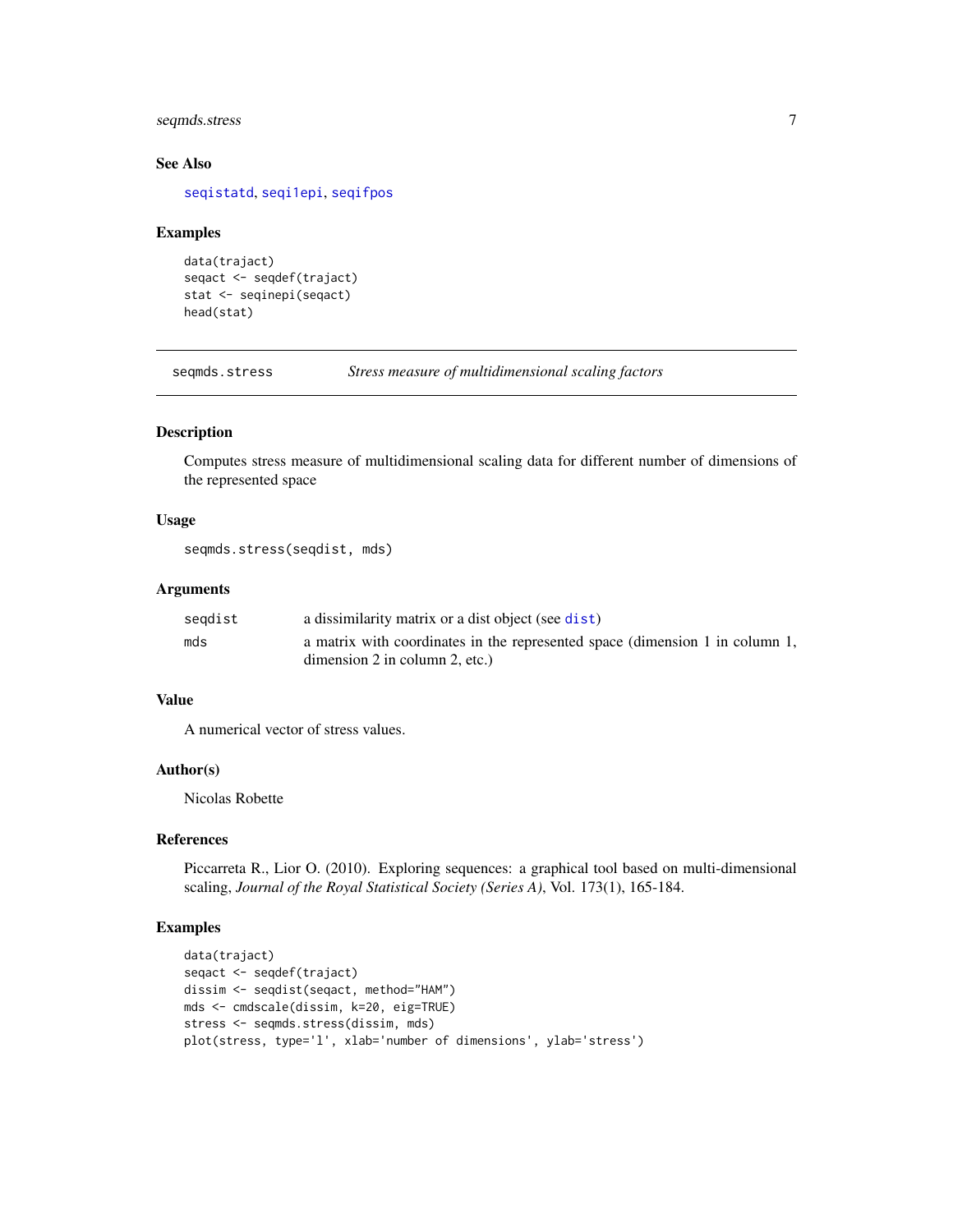#### <span id="page-7-0"></span>Description

A data frame describing respectively the matrimonial, parental and residential status from age 14 to age 35. It's sampled (N=500) from "Biographies et entourage" survey (INED, 2001).

#### Usage

data("seqmsa")

# Format

A data frame with 500 observations and 66 variables. The first 22 variables (prefixed 'log') describe the residential status at a given age :  $0 = not$  independent,  $1 =$  independent. The next 22 variables (prefixed 'mat') describe the matrimonial status at a given age : 1 = never been in a relationship, 2  $=$  cohabiting union, 3  $=$  married, 4  $=$  separated. The last 22 variables (prefixed 'nenf') describe the parental status at a given age :  $0 =$  no child,  $1 =$  one child,  $2 =$  two children,  $3 =$  three children or more.

# Examples

data(seqmsa) str(seqmsa)

seqsmooth *Smoothing sequence data*

#### Description

Smoothing of sequence data, using for each sequence the medoid of the sequences in its neighborhood. The results can be used to get a smoothed index plot.

#### Usage

```
seqsmooth(seqdata, diss, k=20, r=NULL)
```
### Arguments

| segdata | a sequence object (see sequef function).                                                  |
|---------|-------------------------------------------------------------------------------------------|
| diss    | a dissimilarity matrix, giving the pairwise distances between sequences.                  |
| k       | size of the neighborhood. Default is 20.                                                  |
| r       | radius of the neighborhood. If NULL (default), the radius is not used for smooth-<br>ing. |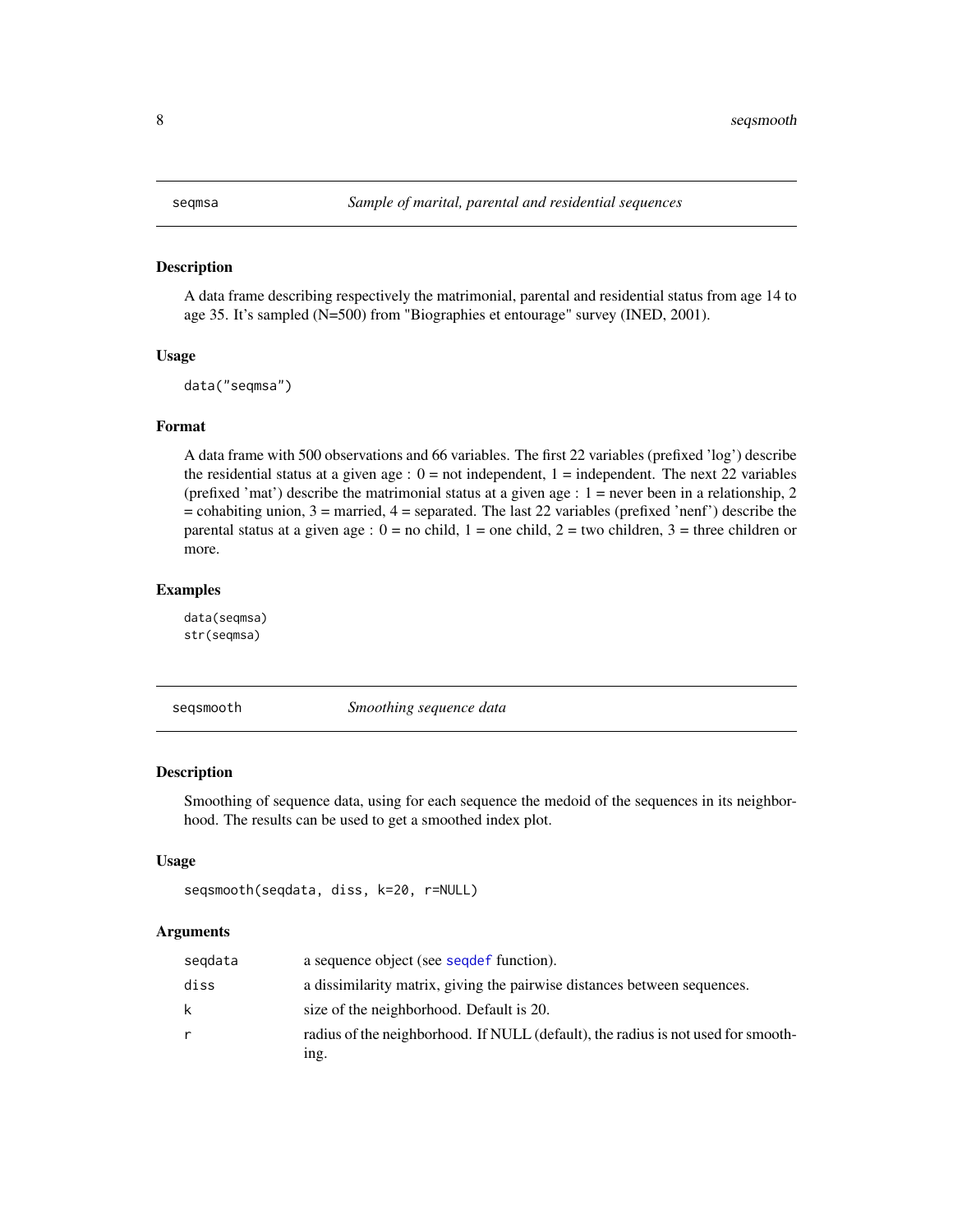# <span id="page-8-0"></span>seq\_heatmap 9

# Value

A list with the following elements:

| segdata | a sequence object (see seque f function)                  |
|---------|-----------------------------------------------------------|
| R2      | pseudo-R2 measure of the goodness of fit of the smoothing |
| S2      | stress measure of the goodness of fit of the smoothing    |

# Author(s)

Nicolas Robette

#### References

Piccarreta R. (2012). Graphical and Smoothing Techniques for Sequence Analysis, *Sociological Methods and Research*, Vol. 41(2), 362-380.

#### Examples

```
data(trajact)
seqact <- seqdef(trajact)
dissim <- seqdist(seqact, method="LCS")
mds <- cmdscale(dissim, k=1)
smoothed <- seqsmooth(seqact, dissim, k=30)$seqdata
seqIplot(smoothed, sortv=mds, xtlab=14:50, with.legend=FALSE, yaxis=FALSE, ylab=NA)
```
seq\_heatmap *Index plot of sequences ordered according to a dendrogram*

# **Description**

Index plot of state sequences. Sequences are ordered according to the specified dendrogram. The dendrogram is also plotted on the side of the index plot.

#### Usage

```
seq_heatmap(seq, tree, with.missing = FALSE, ...)
```
#### Arguments

| seg          | a state sequence object created with the segdef function                          |
|--------------|-----------------------------------------------------------------------------------|
| tree         | a dendrogram of the sequences (an object of class holust, dendrogram or<br>agnes) |
| with.missing | is there a 'missing value' state in the sequences?                                |
| $\ddotsc$    | additional parameters sent to heatmap                                             |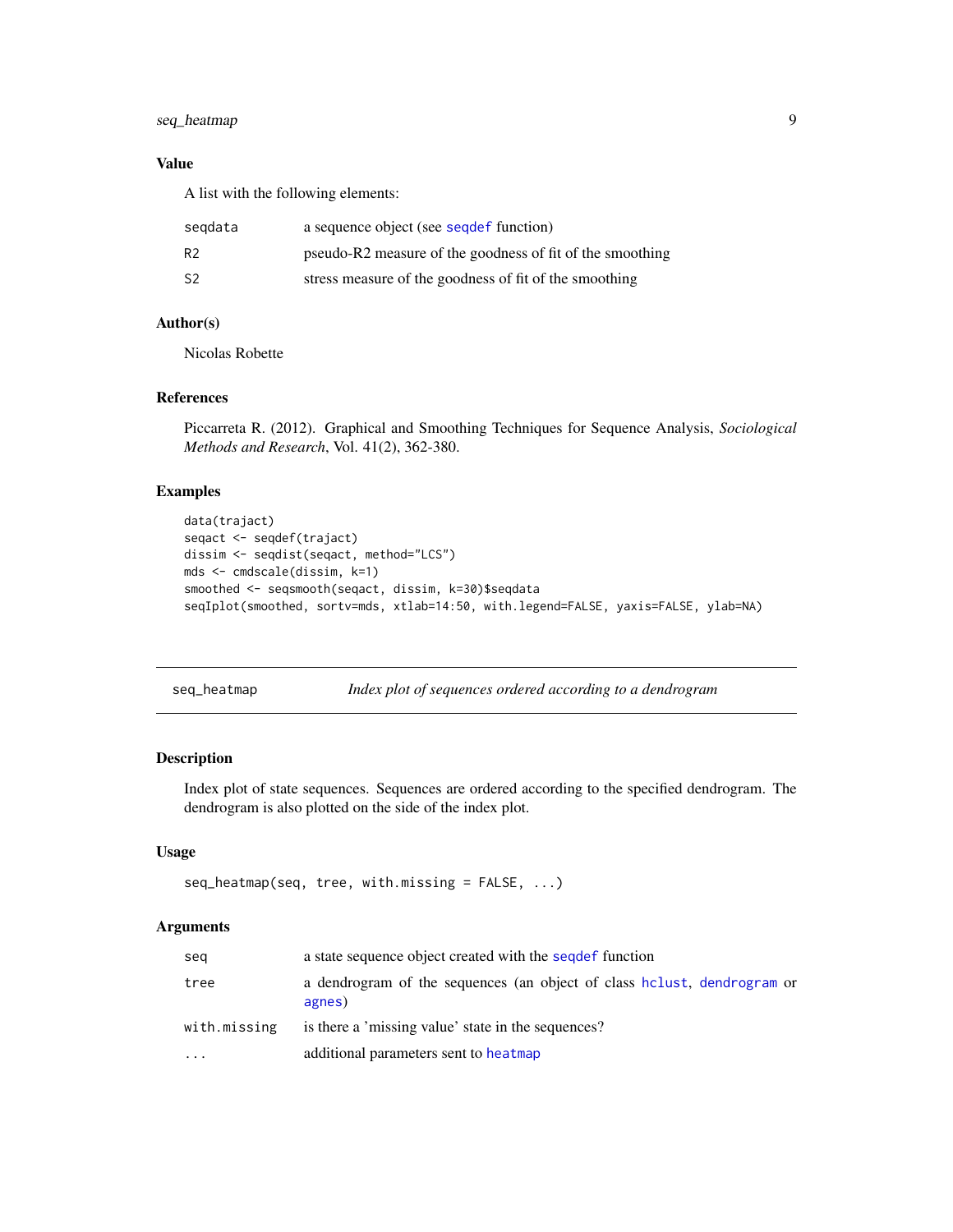#### <span id="page-9-0"></span>10 socdem solution of the state of the state of the state of the state of the state of the state of the state of the state of the state of the state of the state of the state of the state of the state of the state of the s

# Source

```
http://joseph.larmarange.net/?Representer-un-tapis-de-sequences
```
#### See Also

[seqIplot](#page-0-0)

#### Examples

```
if (require(TraMineR)) {
 data(mvad)
 mvad.seq <- seqdef(mvad[,17:86])
 mvad.lcs <- seqdist(mvad.seq, method = "LCS")
 mvad.hc <- hclust(as.dist(mvad.lcs), method = "ward.D2")
 seq_heatmap(mvad.seq, mvad.hc)
}
```
socdem *Sample of sociodemographic variables*

#### **Description**

A data frame with sociodemographic variables for a sample of 500 interviewees from "Biographies et entourage" survey (INED, 2001).

# Usage

```
data("socdem")
```
# Format

A data frame with 500 observations on the following 9 variables.

annais year of birth (numeric)

nbenf number of children (factor)

nbunion number of relationships (factor)

mereactive whether mother was active or not (factor)

sexe gender (factor)

PCS occupational category (factor)

PCSpere occupational category of the father (factor)

diplome degree (factor)

nationalite nationality (factor)

# Examples

data(socdem) str(socdem)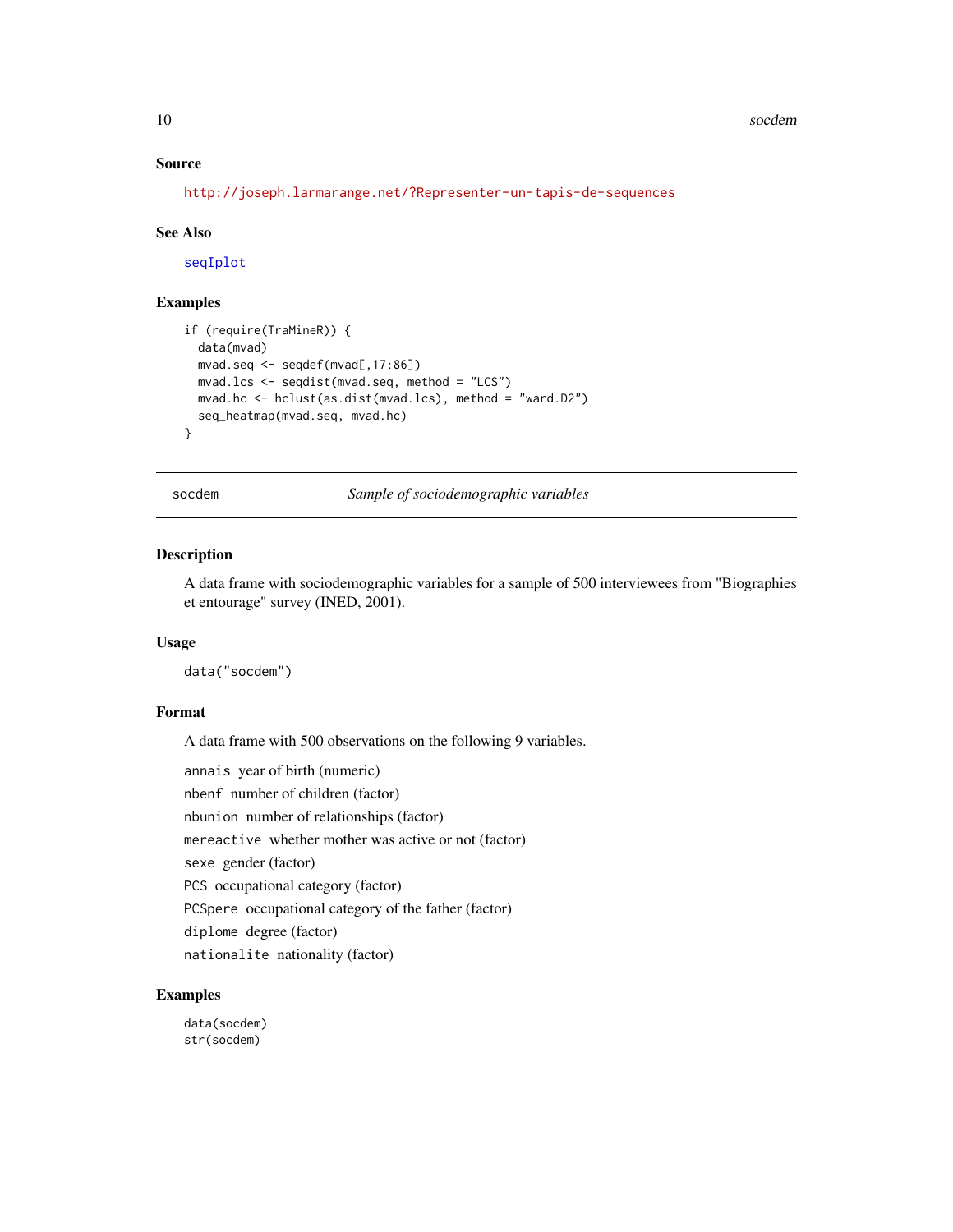<span id="page-10-0"></span>

# Description

Computes symmetric (or canonical) PLS for two groups of continuous variables

# Usage

symPLS(a,b)

# Arguments

| - a | data frame of the first group of continuous variables  |
|-----|--------------------------------------------------------|
|     | data frame of the second group of continuous variables |

# Author(s)

Nicolas Robette, Xavier Bry

# References

Bry X. (1996). Analyses Factorielles Multiples. Paris, Economica Poche. de Jong S., Wise B.M. and Ricker N.L. (2001). Canonical Partial Least Squares and Continuum Power Regression. *Journal of Chemometrics*, Vol. 15, 85–100.

| Sample of employment histories<br>trajact |  |
|-------------------------------------------|--|
|-------------------------------------------|--|

# Description

A data frame describing the employment status from age 14 to age 50. It's a sample of 500 interviewees from "Biographies et entourage" survey (INED, 2001).

#### Usage

data("trajact")

### Format

A data frame with 500 observations and 37 variables. Each variable is numeric and describes the employment status at a given age :  $1 =$  education,  $2 =$  full-time job,  $3 =$  part-time job,  $4 =$  small jobs,  $5 =$  inactivity,  $6 =$  military service.

# Examples

data(trajact) str(trajact)